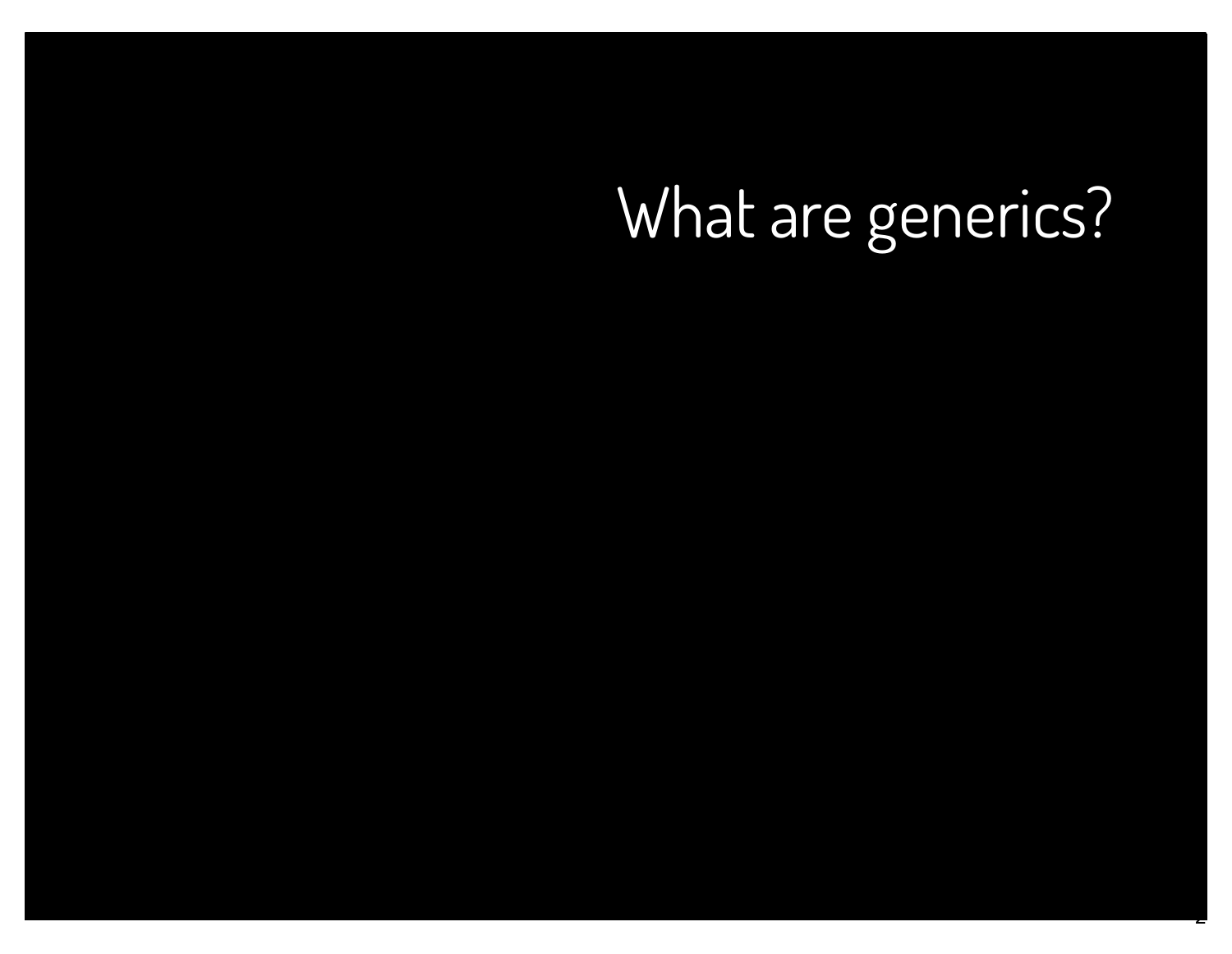3

hash-ref hash-set hash-remove alist-delete assoc alist-cons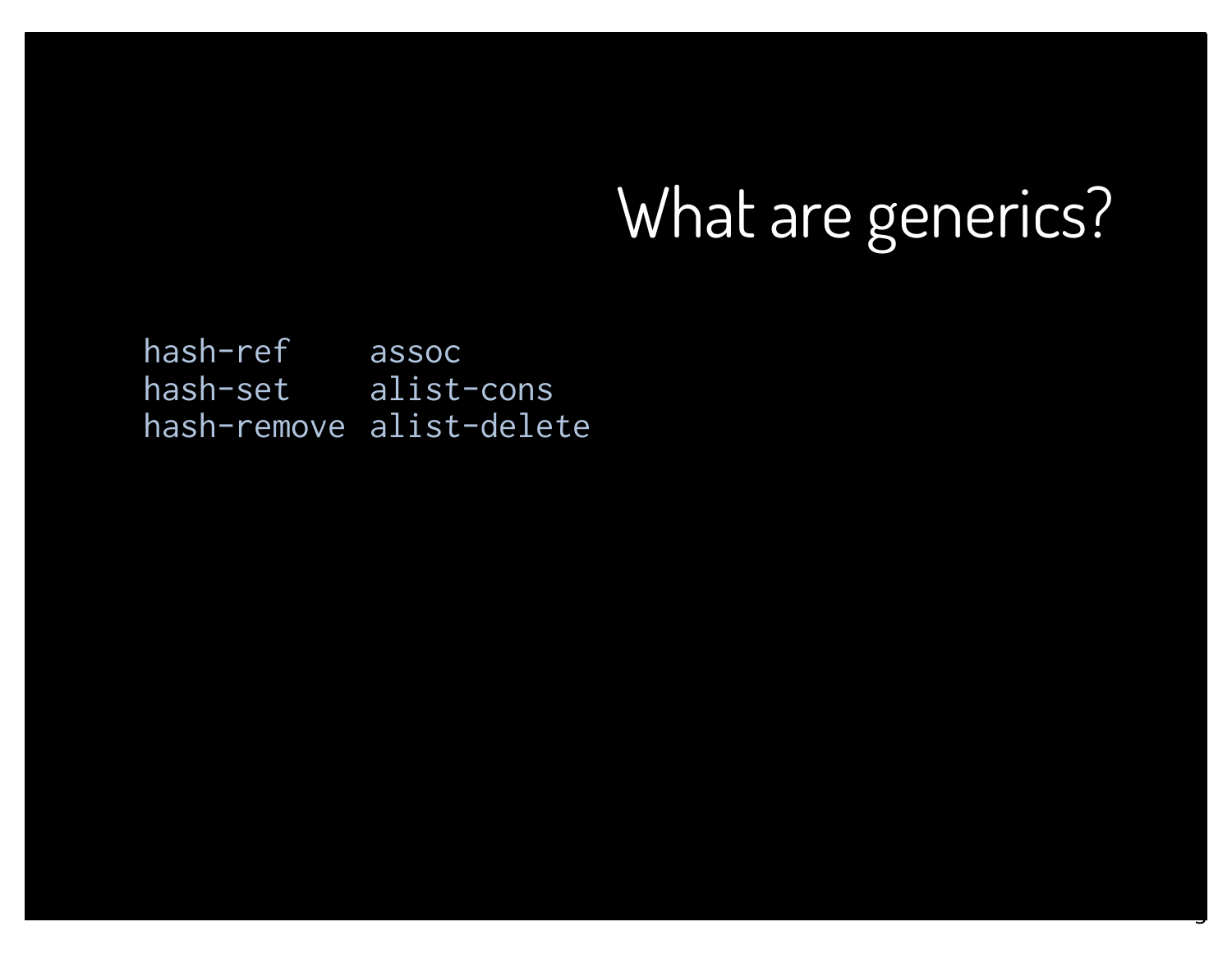hash-ref hash-set hash-remove alist-delete assoc alist-cons

> list-ref vector-ref bytes-ref append vector-append bytes-append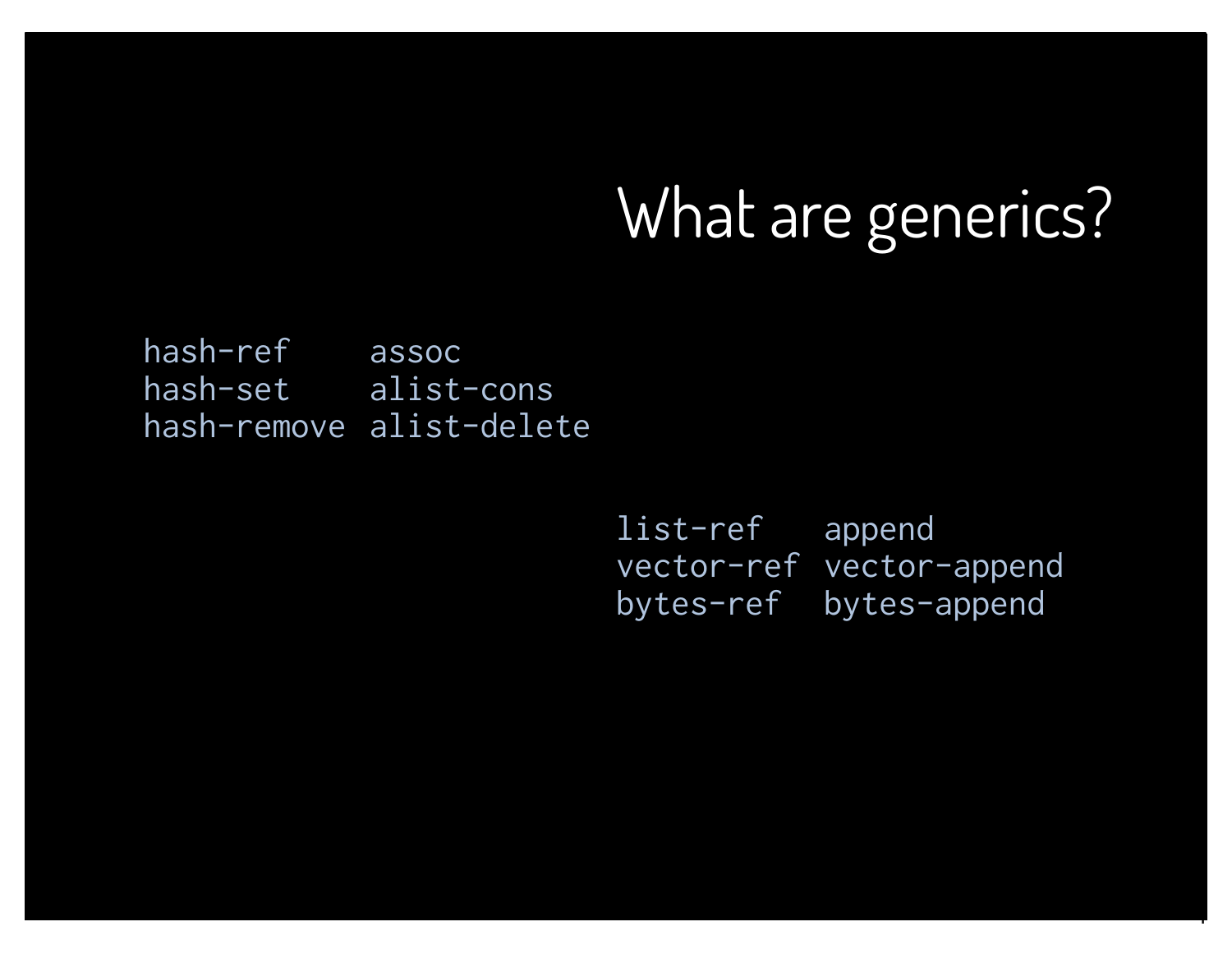hash-ref hash-set hash-remove alist-delete assoc alist-cons

> list-ref vector-ref vector-append bytes-ref append bytes-append

> > 5

= string=? boolean=? bytes=?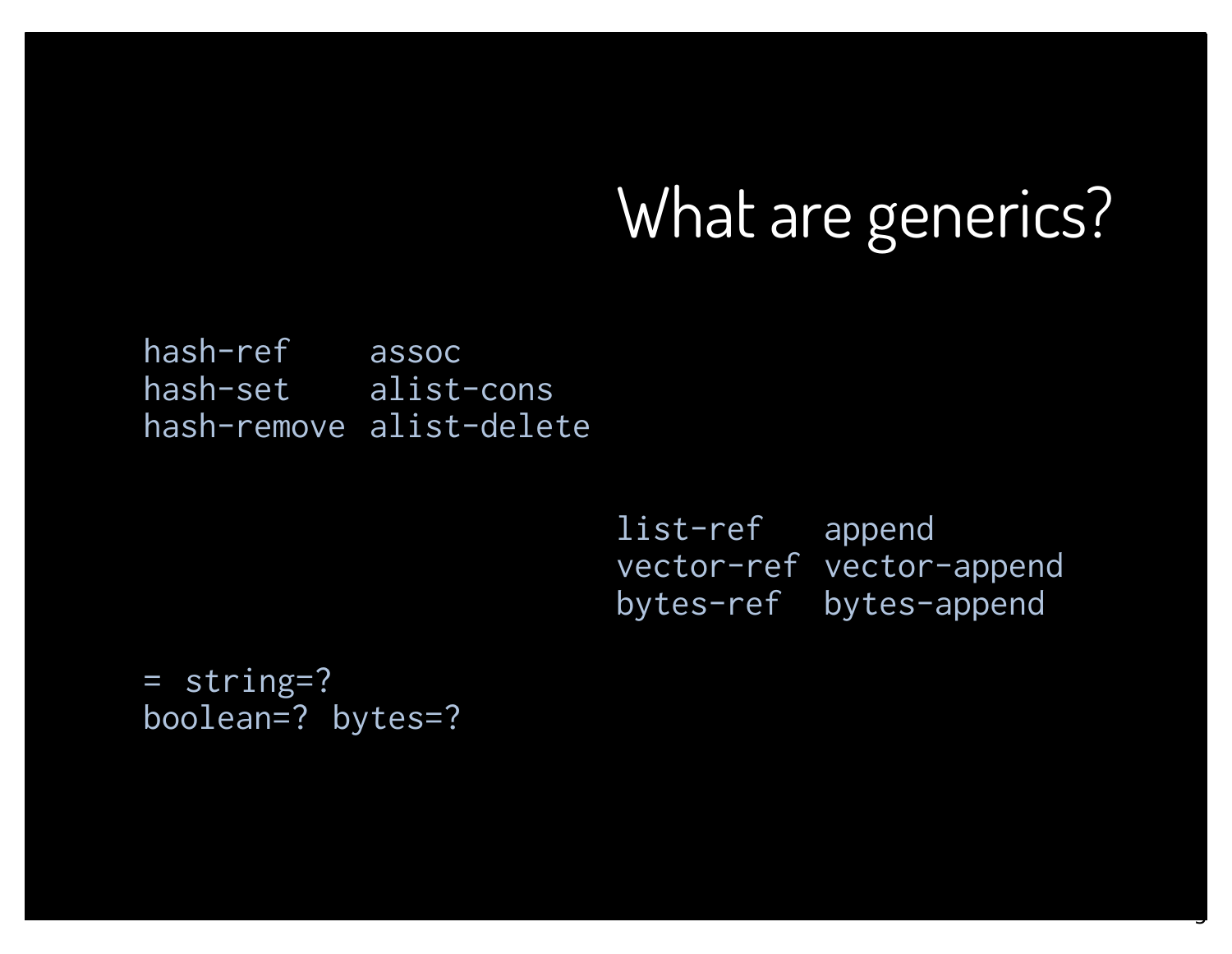hash-ref  $\bigcap_{n=1}^{\infty}$ hash-remove  $\overline{\mathsf{a.s.f.}}$ alist-cons alister dellove dict-ref dict-set dict-remove

> list-ref vector-ref vector-append bytes-ref append bytes-append

> > 6

= string=? boolean=? bytes=?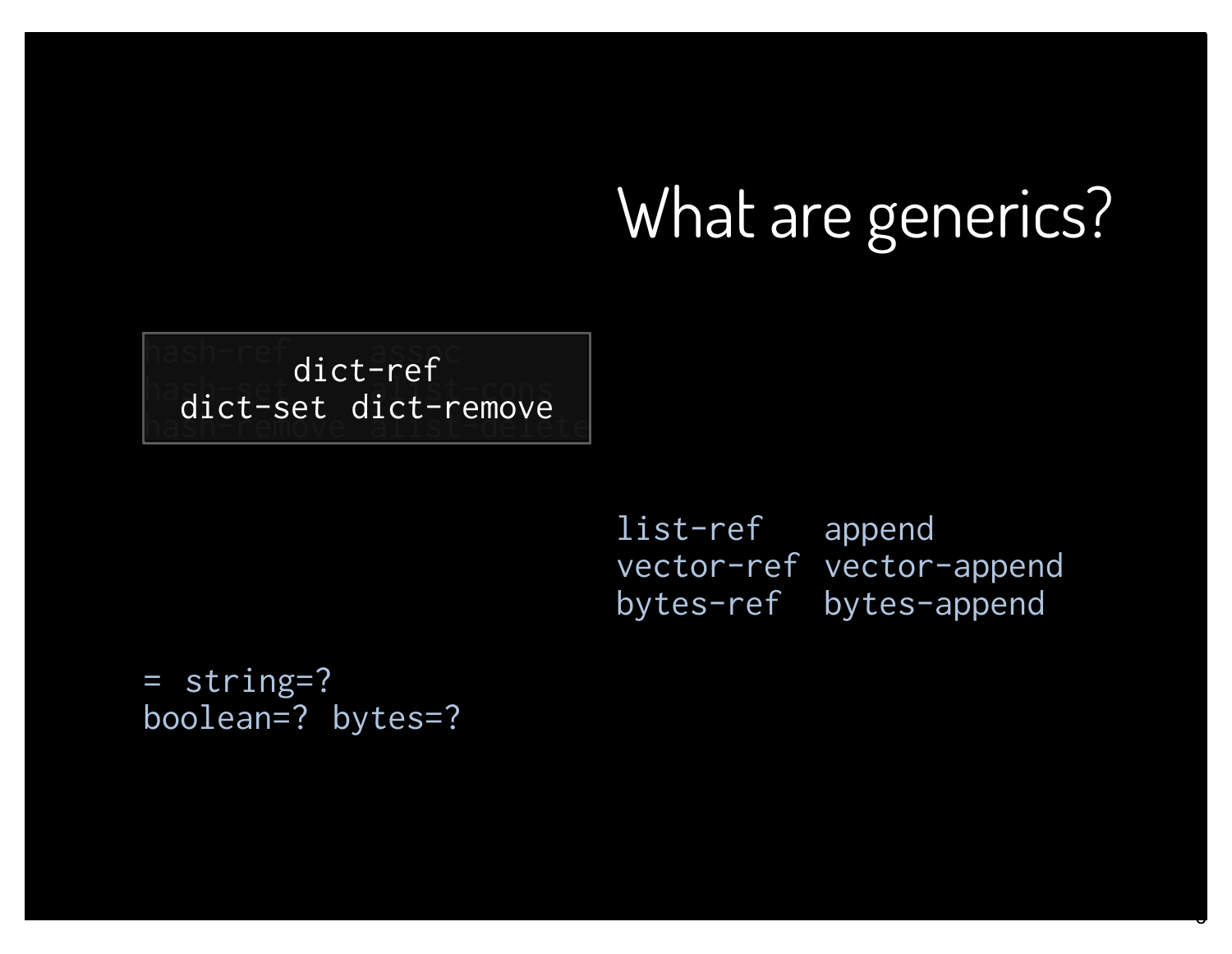hash-ref  $\bigcap_{n=1}^{\infty}$ hash-remove  $\overline{\mathsf{a.s.f.}}$ alist-cons alister dellove dict-ref dict-set dict-remove

> list-ref append  $\vee$ ector $\frac{\texttt{sequ}}{\texttt{c}}$ bytes-reflect-dppend  $\left\lceil \frac{1}{2} \right\rceil$ sequence-ref sequence-append

> > 7

= string=? boolean=? bytes=?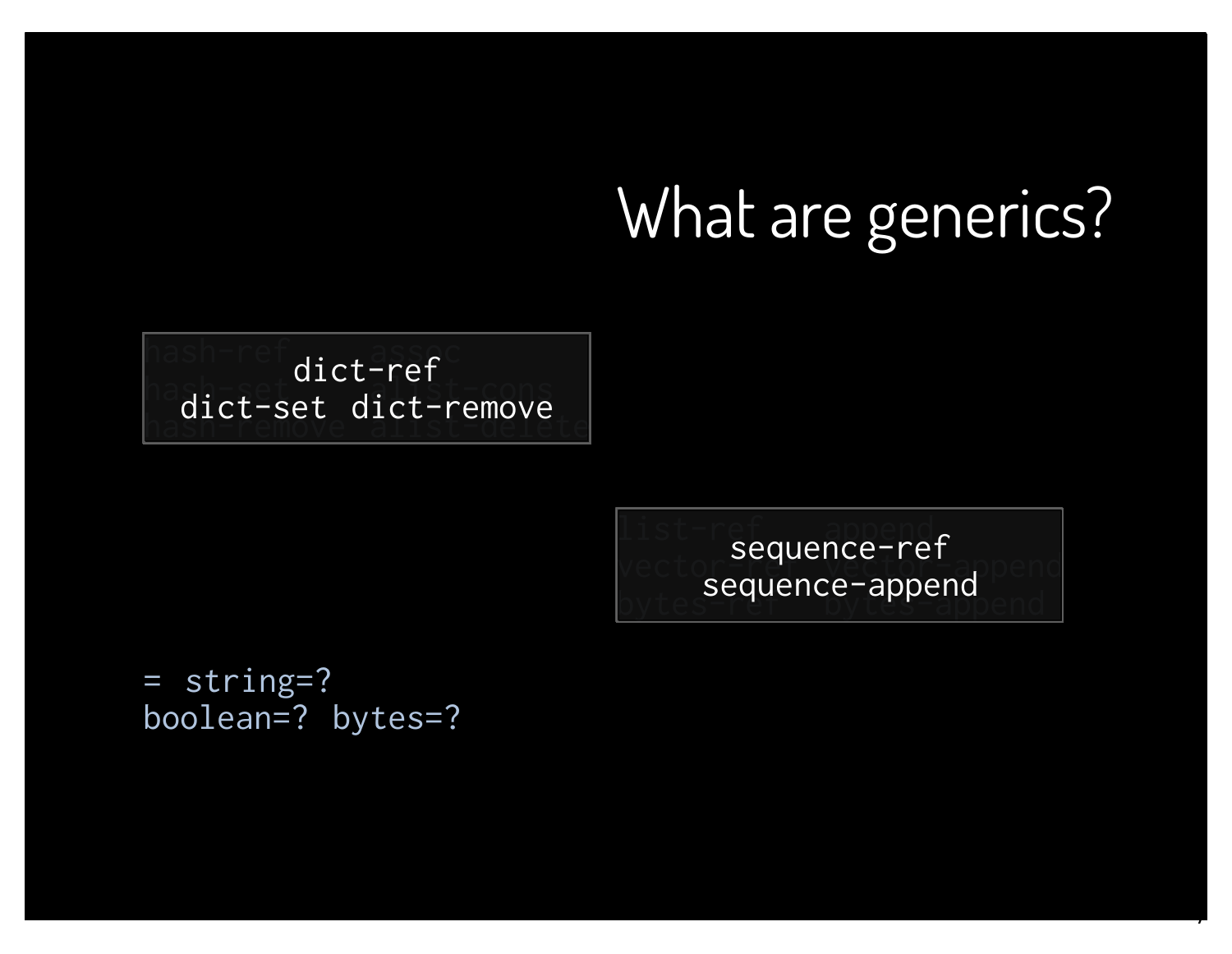hash-ref  $\bigcap_{n=1}^{\infty}$ hash-remove  $\overline{\mathsf{a.s.f.}}$ alist-cons alister dellove dict-ref dict-set dict-remove

> list-ref append  $\vee$ ector $\frac{\texttt{sequ}}{\texttt{c}}$ bytes-reflect-dppend  $\left\lceil \frac{1}{2} \right\rceil$ sequence-ref sequence-append

> > e

 $=$  string=?  $\textcolor{red}{\textsf{bool}}$ ean $\textcolor{red}{\textsf{equ}}$ dytes=? equal?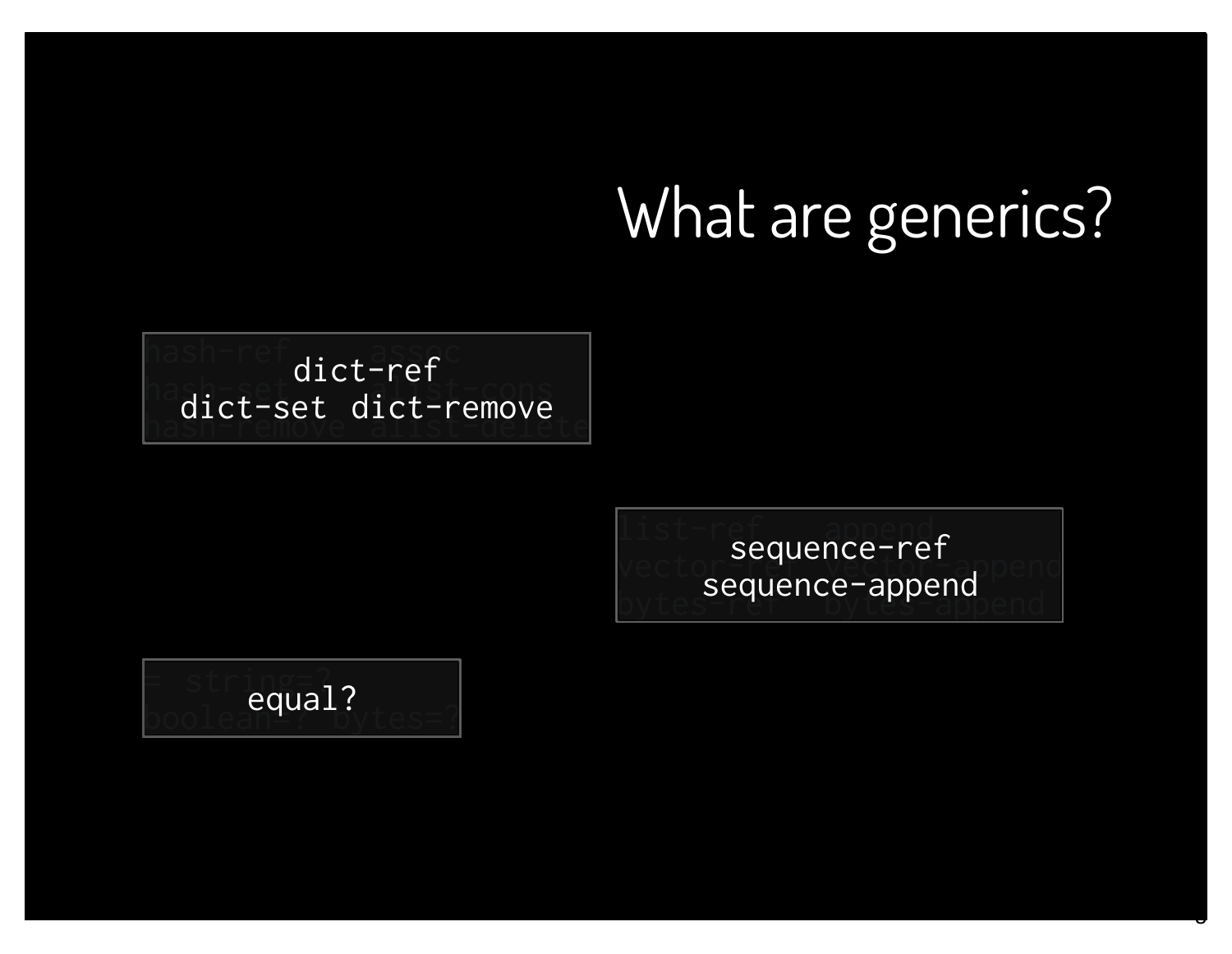#### ... but can we make our own?

 $=$  string=?  $\textcolor{red}{\textsf{bool}}$ ean $\textcolor{red}{\textsf{equ}}$ dytes=? equal?

list-ref  $\vee$ ector $\frac{\texttt{sequ}}{\texttt{c}}$ bytes-reflect-dppend  $620 - 50$  $\left\lceil \frac{1}{2} \right\rceil$ sequence-ref sequence-append

9

hash-ref  $\bigcap_{n=1}^{\infty}$ hash-remove  $\overline{\mathsf{a.s.f.}}$ alist-cons alister dellove dict-ref dict-set dict-remove

## What are generics?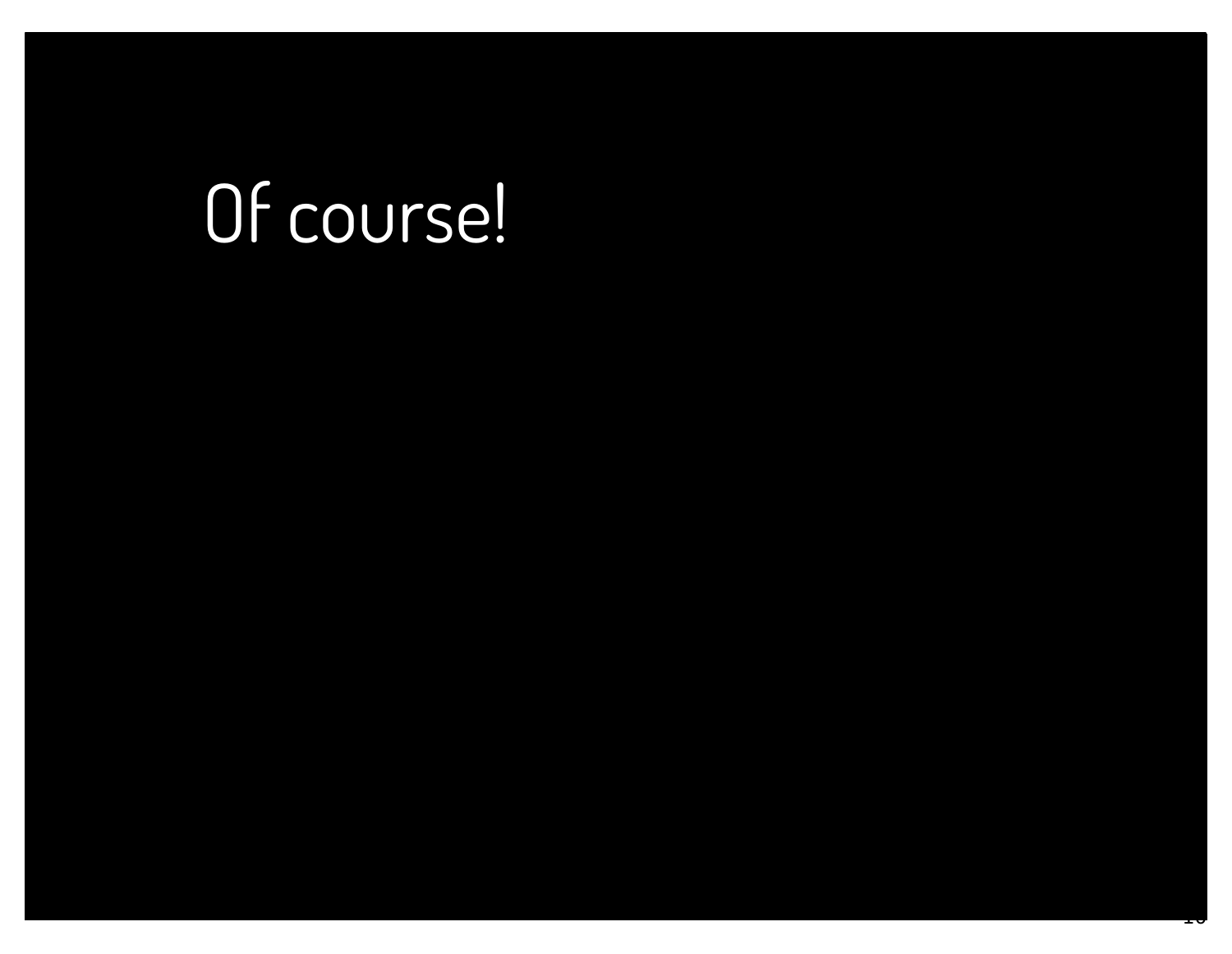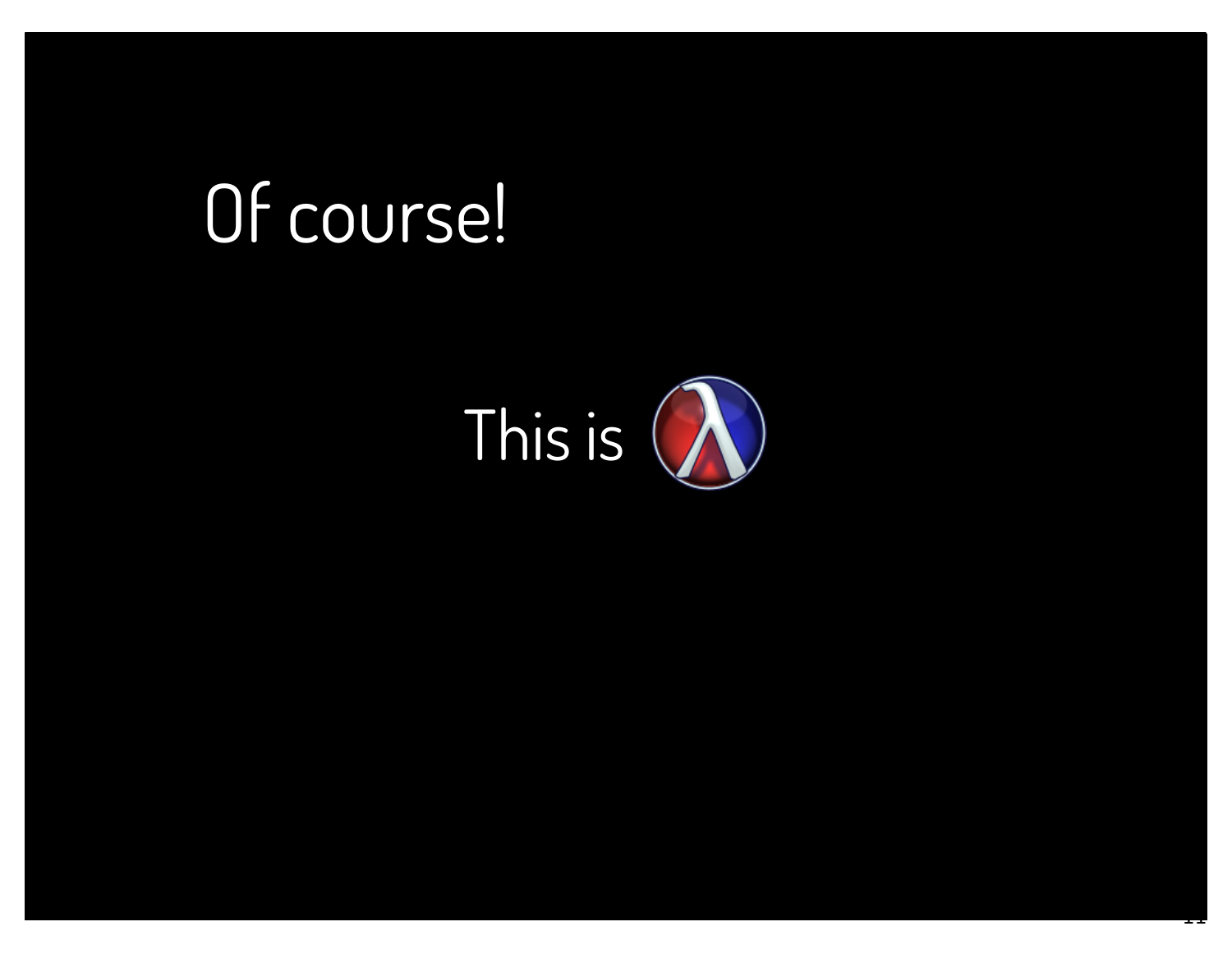# This is ( Anything is only a require away

<u>ـ ب</u>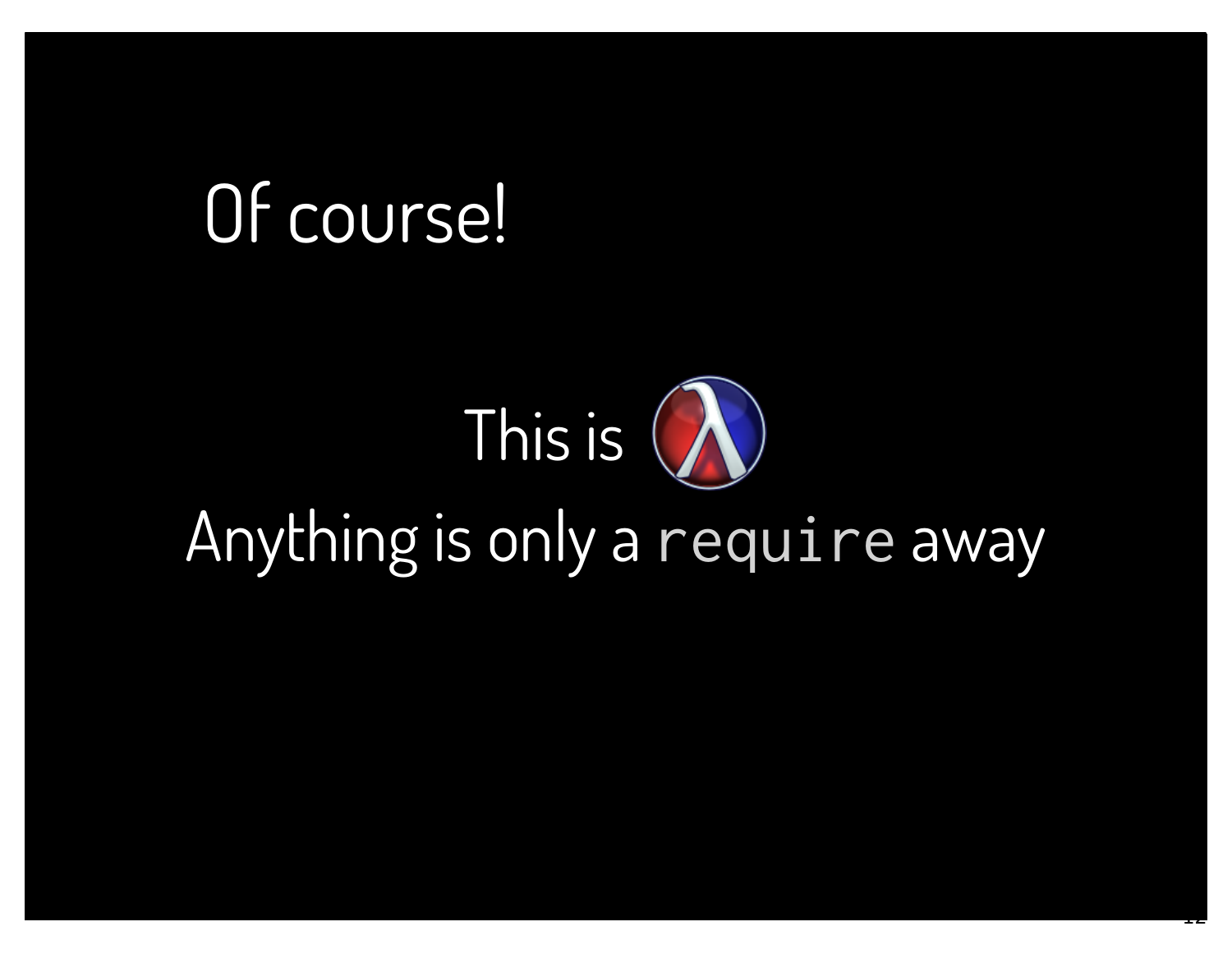# This is ( Anything is only a require away

(require racket/generic)

<u>ـــ</u>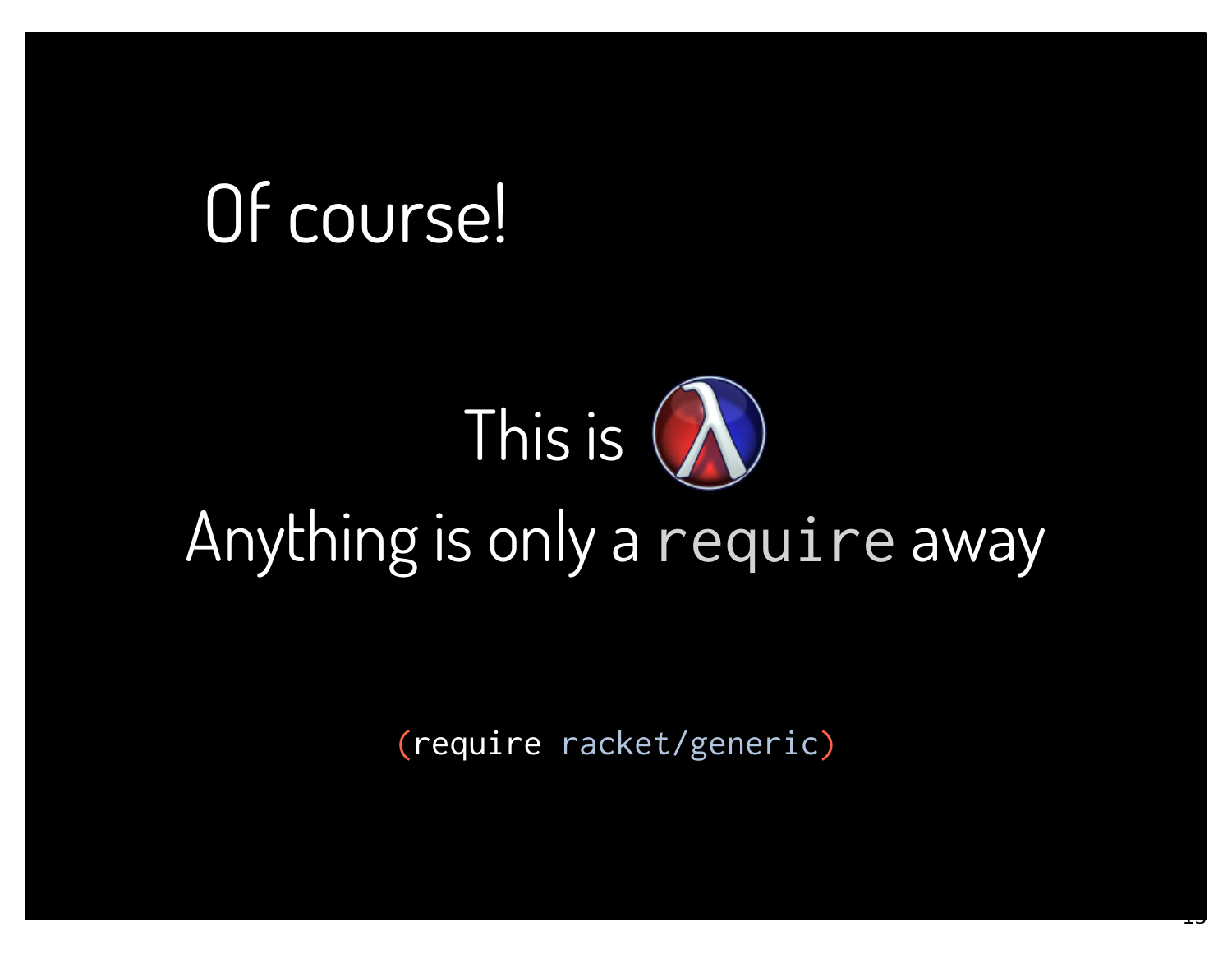## DEMO https://gist.github.com/3885002

 $\overline{1}$